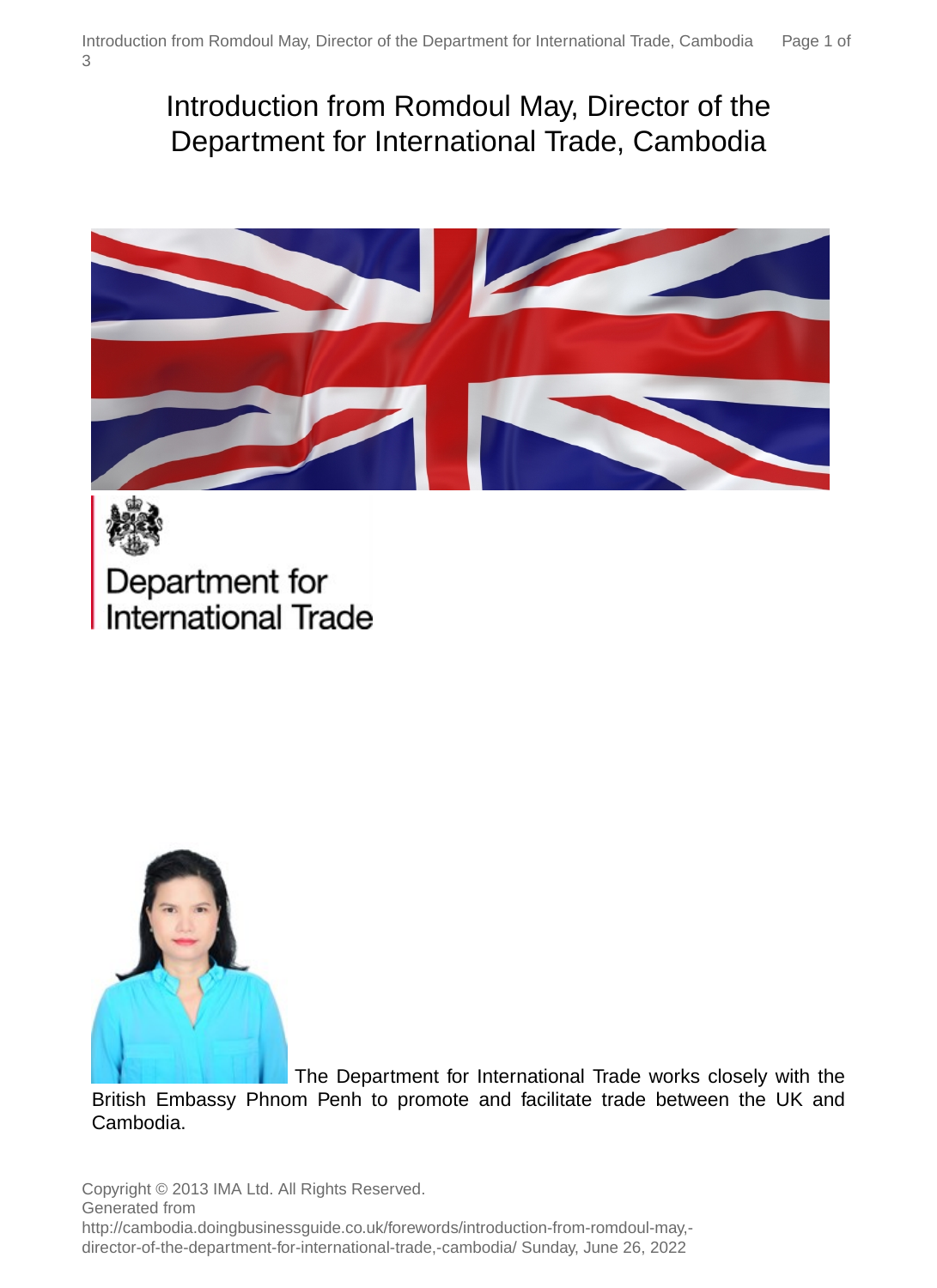We offer bespoke assistance for UK companies wishing to enter the Cambodian market, in partnership with the British Chamber of Commerce, which can facilitate a channel to a strong business network across Cambodia and Southeast Asia. We can also provide guidance on access to UK Export Finance, that will catalyse UK exports to Cambodia's burgeoning economy.

There are many opportunities to be seized in Cambodia, especially in education, infrastructure, agri-tech, energy, transport, and luxury goods and vehicles. We encourage UK companies to explore the numerous business prospects in Cambodia and will support their efforts to do so!

Kind regards,

**Romdoul May Director of the Department for International Trade, Cambodia** https://www.gov.uk/world/organisations/department-for-international-trade-cambodia

Sponsored By:

## **Banking / Financial Services**



# **ICT / Telecommunications**



# **Accountants / Professional Business Services**



### **Insurance / Risk Management Services**